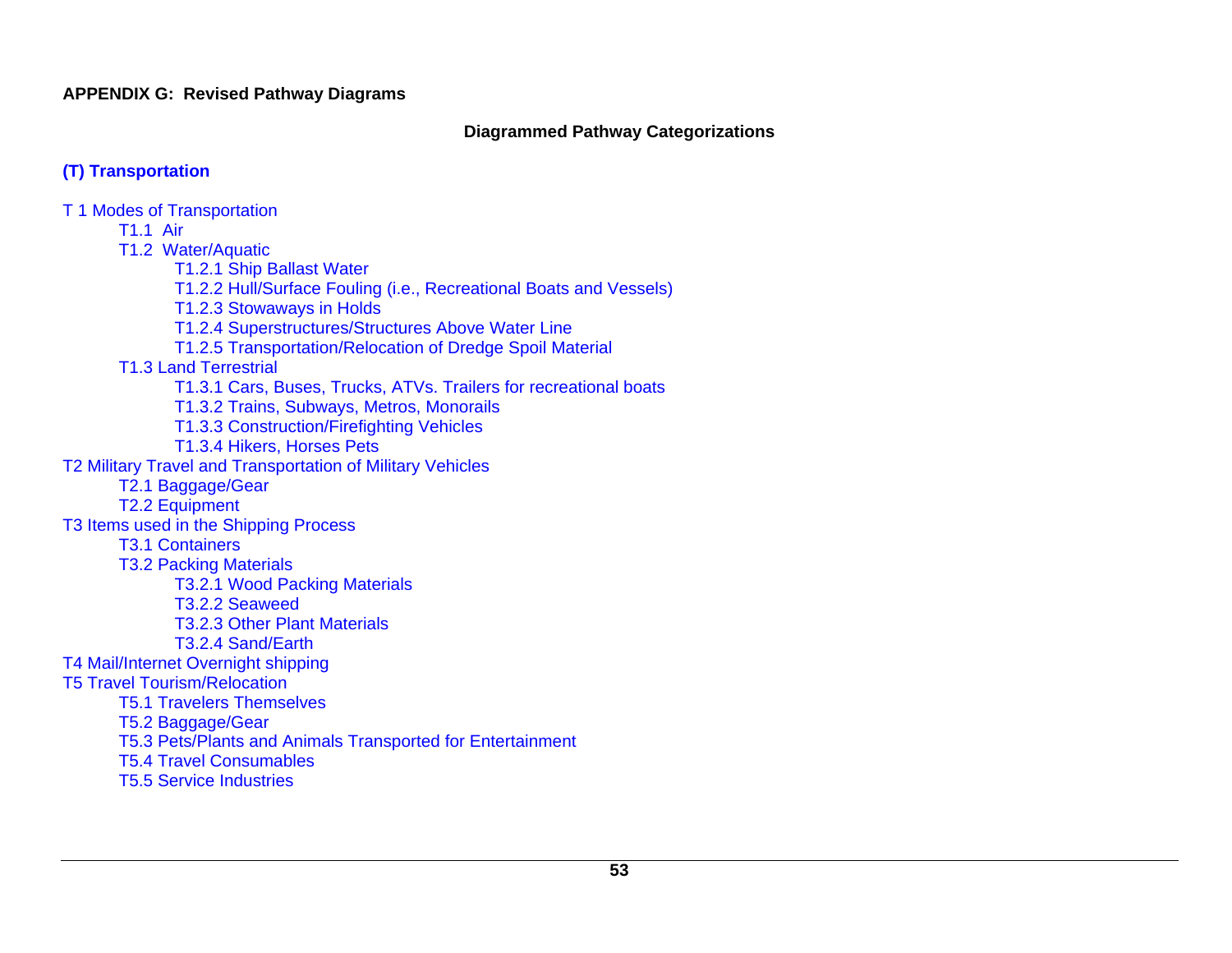### **(L) Living Industry**

L1 Plant Pathways

- L1.1 Importation of Plants for Research
- L1.2 Potting Soils, Growing Mediums, Sods and Other Materials
- L1.3 Plant Trade (agricultural nursery, landscape, floral, raw logs)

L1.3.1 Plant Parts

L1.3.1.1 Above-Ground Plant Parts

L1.3.1.2 Below Ground Plant Parts

L1.3.1.3 Seeds and the Seed Trade

L1.3.1.4 Aquatic Propagules

L1.3.2 Whole Plants

L2 Food Pathways

- L2.1 Live Seafood
- L2.2 Other Live Food Animals
- L2.3 Plants and Plant Parts as Food
- L3 Non-Food Animal Pathways

L3.1 Bait

L3.2 Pet/Aquarium Trade

L3.3 Aquaculture

- L3.4 Non-Pet Animals
- L3.5 Release of Organisms for Religious, Cultural or Other Reasons

# L4 Nonliving Animal and Plant Related Pathways

L4.1 Processed and Partially Processed Meat and Meat Processing Waste

L4.2 Frozen Seafood

L4.3 Minimally Processed Animal Products

L4.4 Minimally Processed Plant Products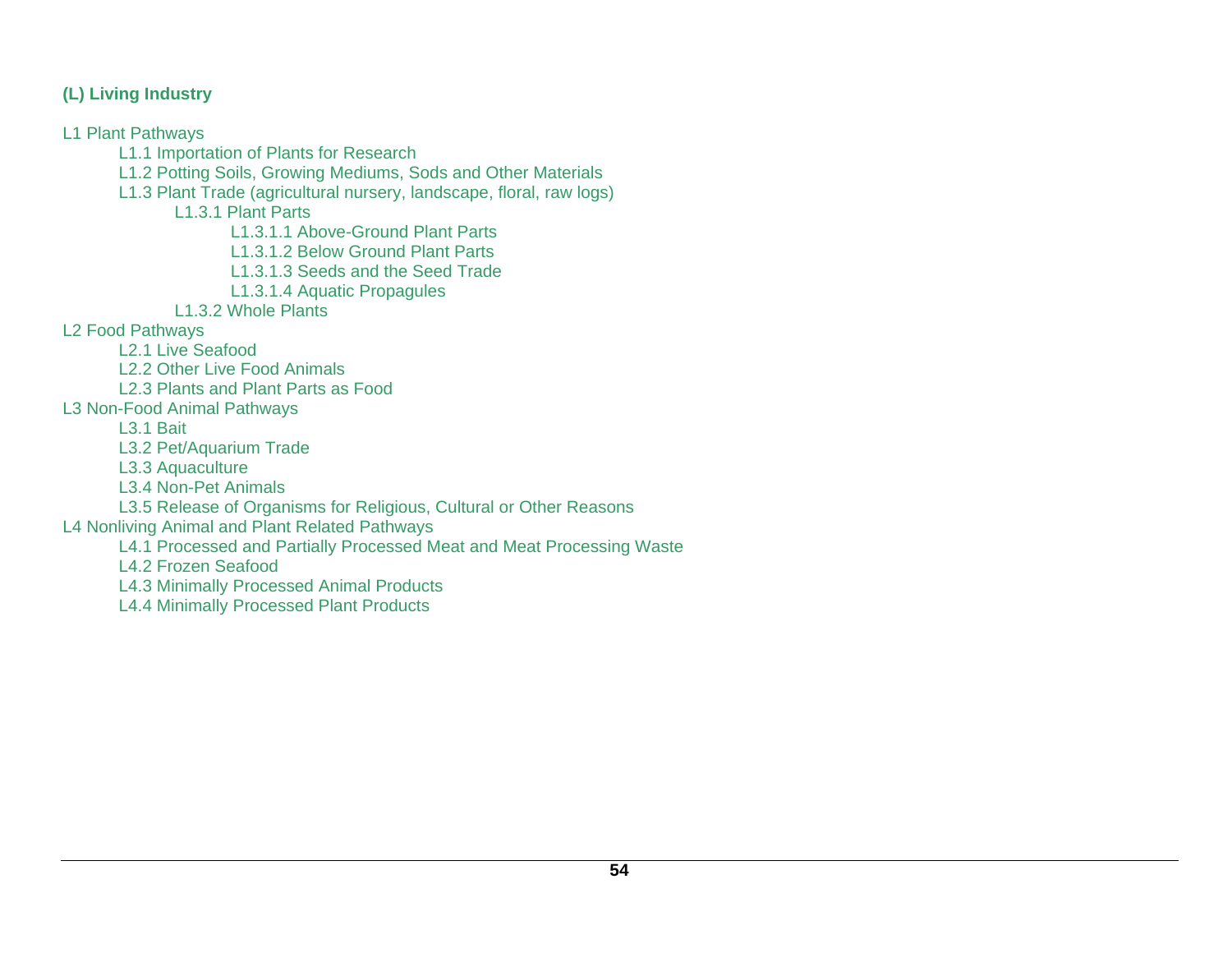(M) Miscellaneous

M<sub>1</sub> Biocontrol M2 Other Aquatic Pathways M2.1 Interconnected Waterways M2.1.1 Freshwater Canals M2.1.2 Marine/Estuarine Canals M2.1.3 Domestic Waste Streams M2.2 Interbasin Transfers M3 Natural Spread of Established Populations M4 Ecosystem Disturbance M4.1 Long-Term (highway and utility rights-of-way, clearing, logging) M4.2 Short Term (habitat restoration, enhancement, prescribed burning) M5 Garbage M5.1 Garbage Transport M5.2 Garbage Landfill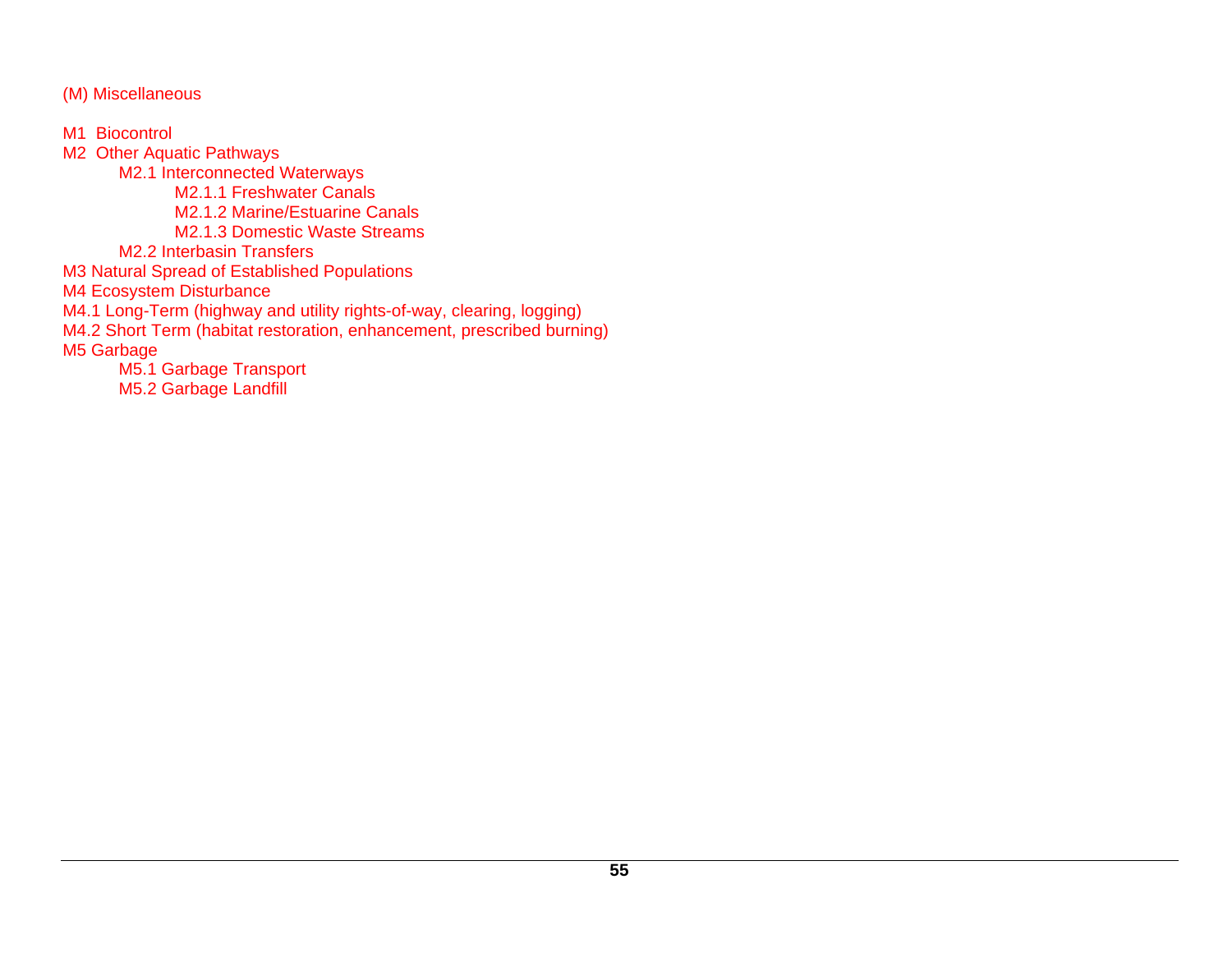#### **APPENDIX H-Pathways Diagrams**

Diagram 1



See Diagram 1 for more details See Diagram 2 for more details

**See Diagram 3 for more details**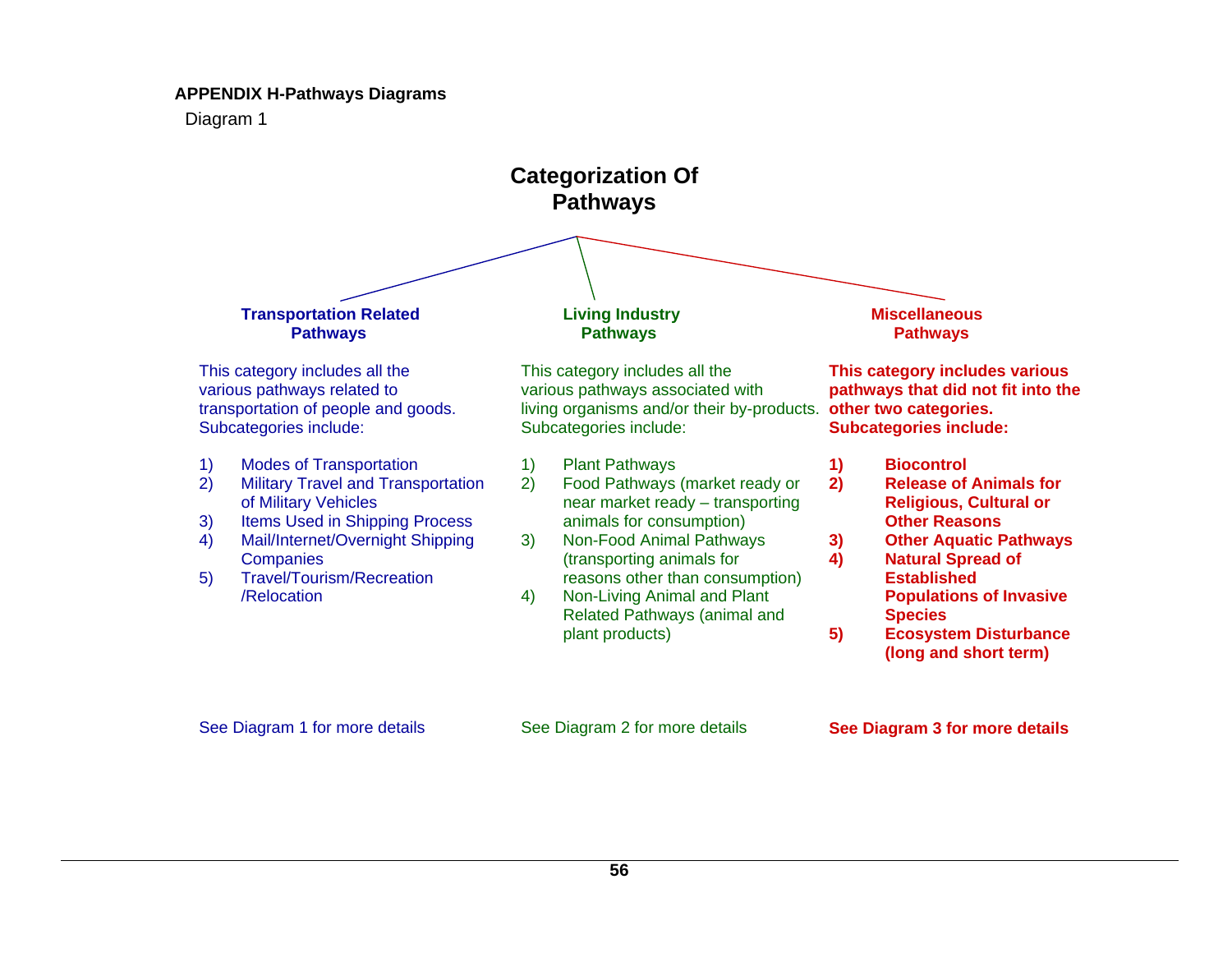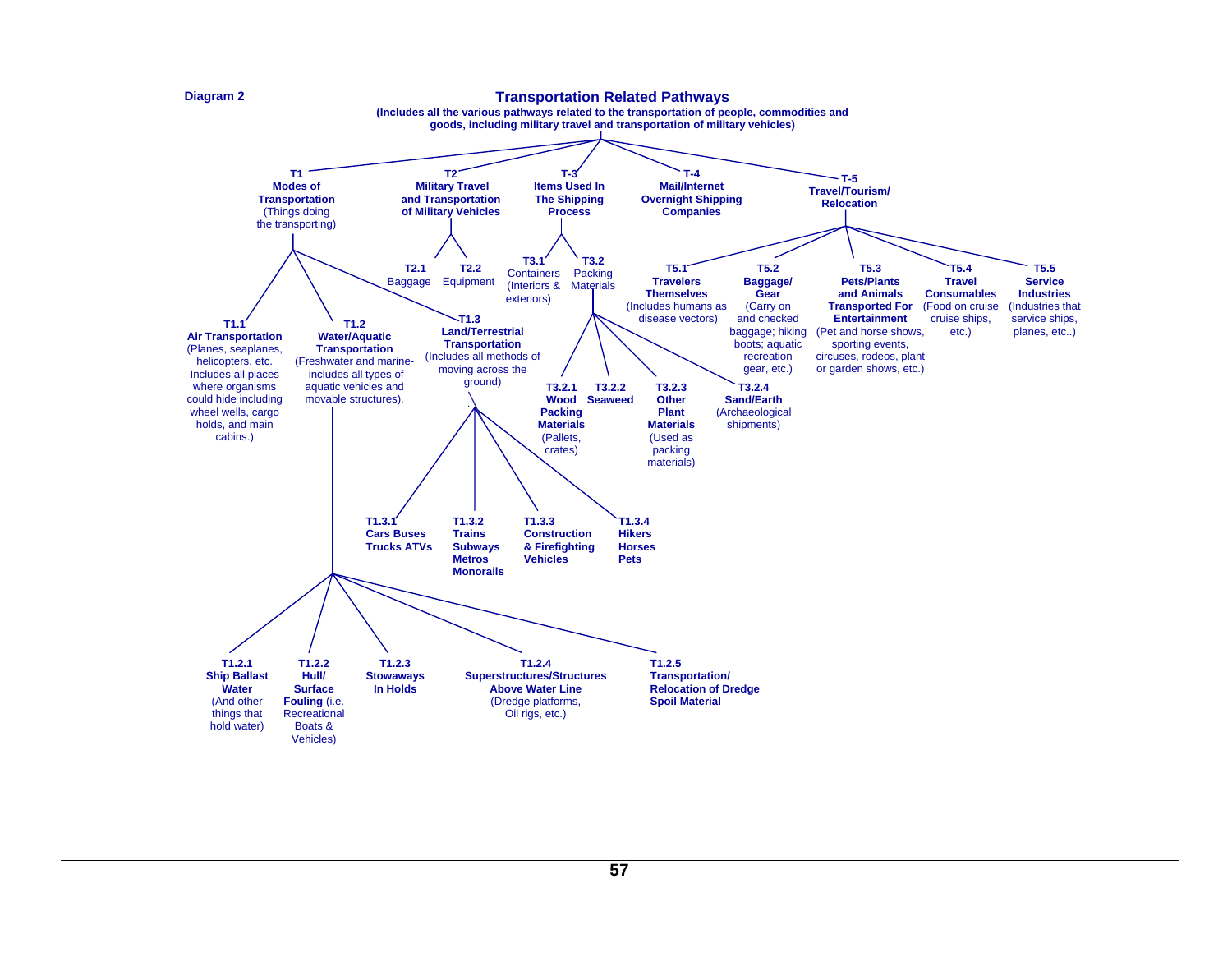